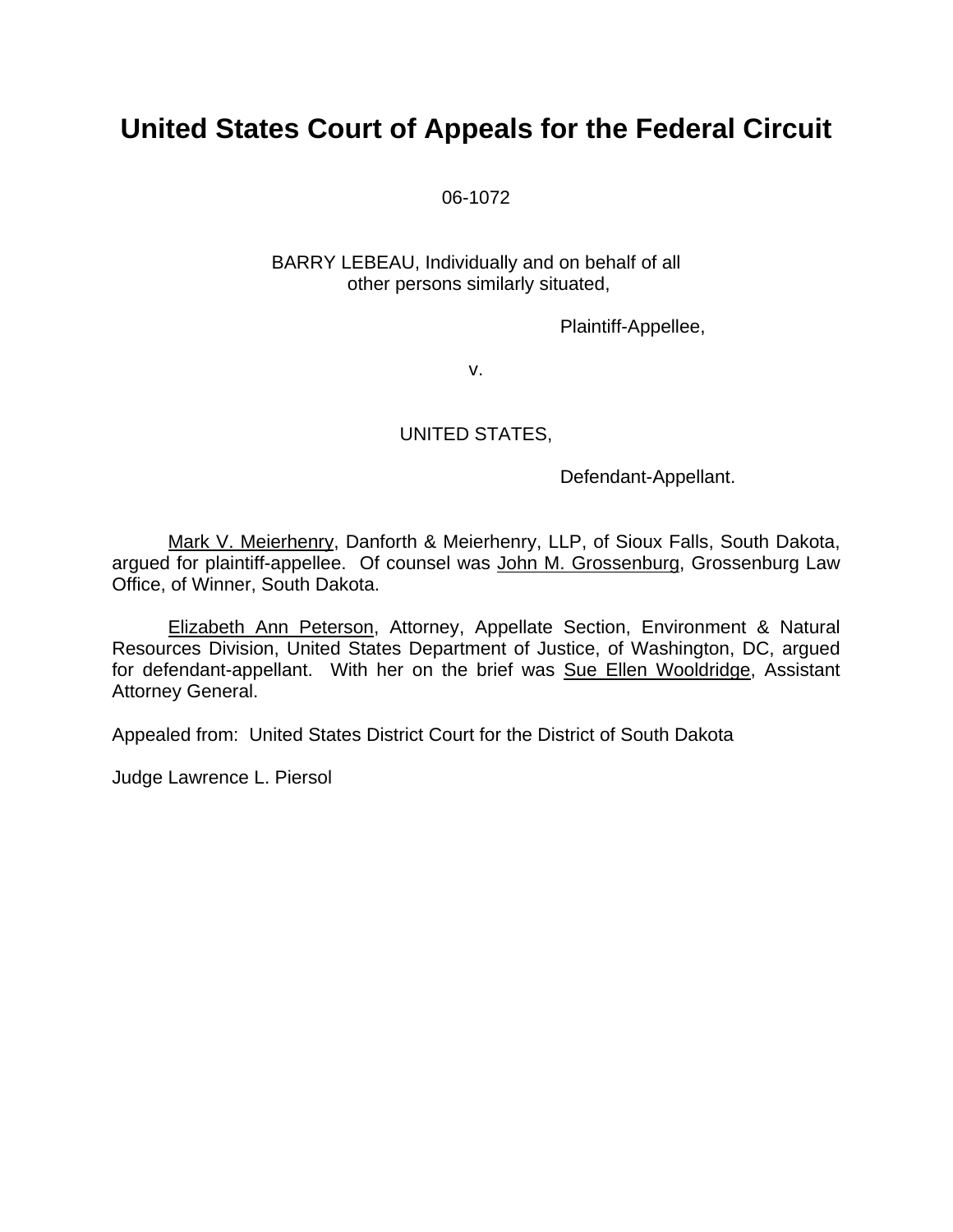# United States Court of Appeals for the Federal Circuit

06-1072

BARRY LEBEAU, Individually and on behalf of all other persons similarly situated,

Plaintiff-Appellee,

v.

UNITED STATES,

Defendant-Appellant.

DECIDED: January 24, 2007

Before LOURIE, SCHALL, and DYK, Circuit Judges.

 $\mathcal{L}_\text{max}$  and  $\mathcal{L}_\text{max}$  and  $\mathcal{L}_\text{max}$  and  $\mathcal{L}_\text{max}$  and  $\mathcal{L}_\text{max}$ 

 $\frac{1}{2}$  , and the set of the set of the set of the set of the set of the set of the set of the set of the set of the set of the set of the set of the set of the set of the set of the set of the set of the set of the set

SCHALL, Circuit Judge.

The United States appeals from the final judgment of the United States District Court for the District of South Dakota in LeBeau v. United States, 334 F. Supp. 2d 1200 (D.S.D. 2004) ("Barry LeBeau"). The district court granted summary judgment against the United States in favor of plaintiff Barry LeBeau and a class of similarly situated individuals (collectively "the LeBeau plaintiffs" or "plaintiffs"). The LeBeau plaintiffs sought money damages under the Little Tucker Act, 28 U.S.C. § 1364(a)(2), for the United States' alleged breach of trust, based on what they asserted was the Secretary of the Interior's unreasonable delay in distributing to them their share of the Mississippi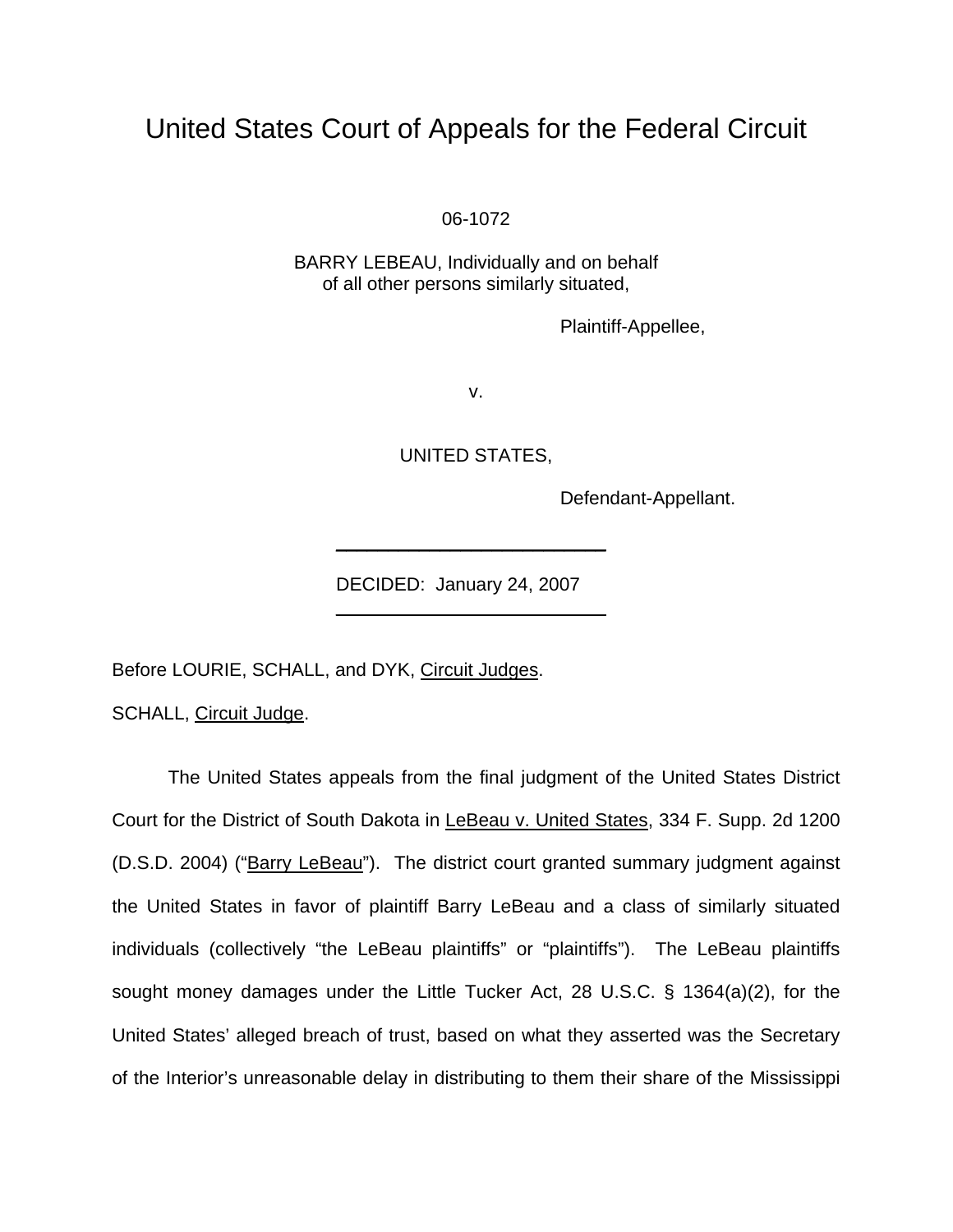Sioux Tribes Judgment Fund ("Judgment Fund"). The district court determined that the Secretary of the Interior ("the Secretary") had breached his trust duties owed to the LeBeau plaintiffs. Consequently, the court awarded money damages to the plaintiffs in the total amount of \$1,827,985.80 and entered judgment accordingly. We hold, however, that the district court erred in its determination that the LeBeau plaintiffs were entitled to money damages as a result of the Secretary's breach of trust. We therefore reverse the court's judgment in favor of the plaintiffs and remand the case to the district court for entry of judgment in favor of the United States.

### BACKGROUND

I.

The LeBeau plaintiffs constitute a class of Sisseton-Wahpeton Sioux Tribe lineal descendants who were determined eligible, by applications filed on or before November 1, 1973, to share in the Judgment Fund. The Judgment Fund stems from the United States' breach of treaty obligations under the Treaty of Prairie du Chien, July 15, 1830, 7 Stat. 328, and under the Treaty of Traverse des Sioux, July 23, 1851, 10 Stat. 949 (collectively "the Treaties"). In the Treaties, the Sisseton-Wahpeton Sioux Tribe of the Mississippi and other Indian tribes agreed to cede their lands in exchange for the United States' commitment to make various payments to the tribes and to provide the tribes with other benefits. Subsequently, these tribes claimed that the United States had breached its obligations under the Treaties. In 1967, the Indian Claims Commission approved a settlement of the tribes' claims in the amount of nearly \$6 million. The settlement was between the United States and three successors to the signatory Sisseton-Wahpeton Sioux Tribe of the Mississippi (the Devils Lake Sioux Tribe of North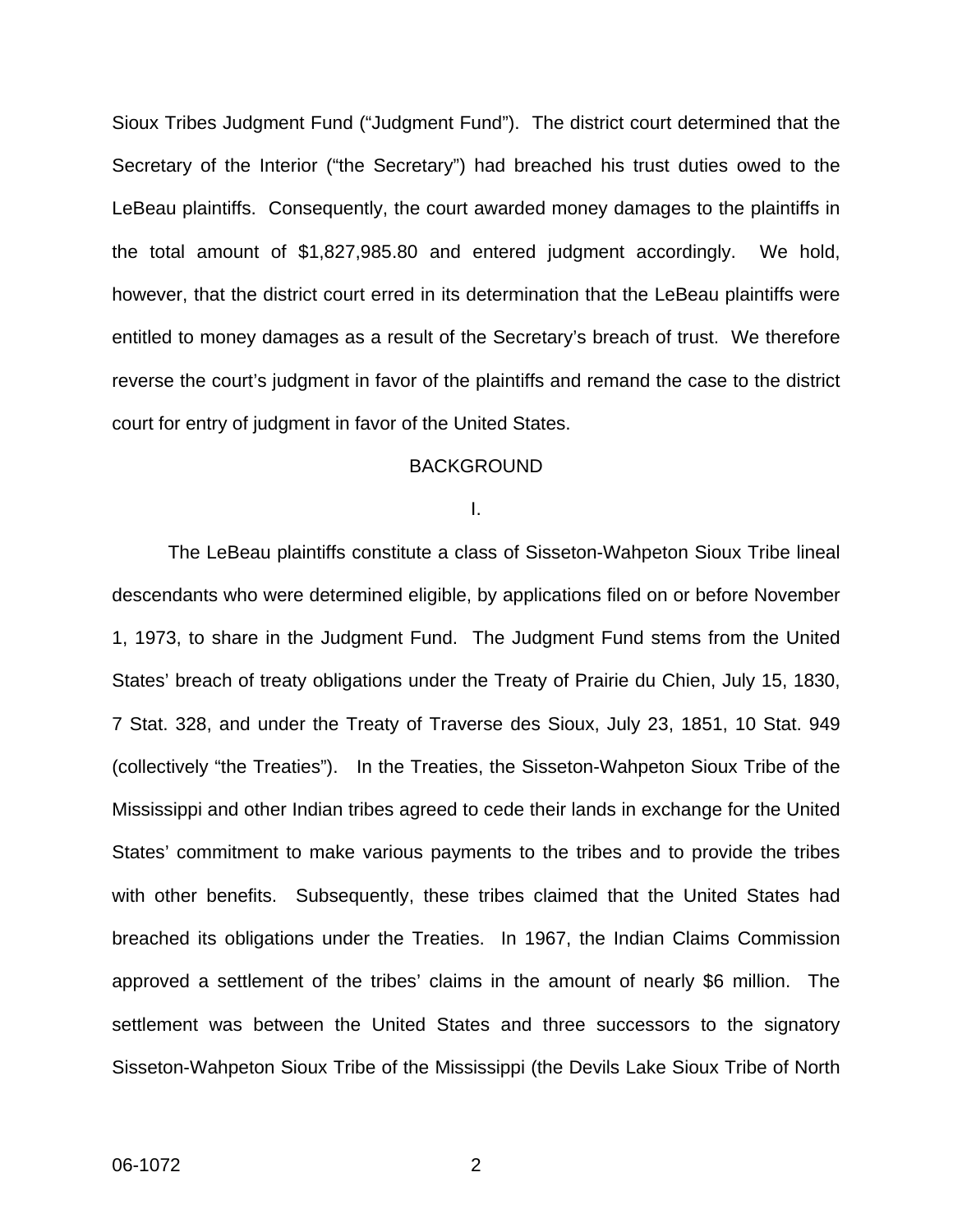Dakota, the Sisseton-Wahpeton Sioux Tribe of South Dakota, and the Assinoboine and Sioux Tribe of the Fort Peck Reservation in Montana) ("the Tribes"). Sisseton and Wahpeton Bands v. United States, 18 Ind. Cl. Comm. 477 (1967). In order to satisfy this judgment, in 1968 Congress appropriated \$5,874,039.50 and deposited the money into an interest-bearing trust account in the U.S. Treasury. Act of June 19, 1968, ch. 2, Pub. L. No. 90-351, 82 Stat. 239.

In 1972, Congress enacted the Act of October 25, 1972 ("1972 Distribution Act" or "Act") establishing a formula for the distribution of the Judgment Fund. Under this formula, the lineal descendants of the original Sisseton-Wahpeton Tribe of the Mississippi who were not enrolled in any of the Tribes (the "lineal descendants") were allotted 25.0225% of the Judgment Fund.<sup>[1](#page-3-0)</sup> Pub. L. No. 92-555, 86 Stat. 1168 (codified as amended at 25 U.S.C. § 1300d-22 (2000)). The 1972 Distribution Act specified that each of the Tribes should prepare membership rolls, subject to approval of the Secretary, and that the Secretary should prepare a roll of lineal descendants of the Sisseton-Wahpeton Mississippi Sioux Tribe who were not members of any of the Tribes and distribute funds on a per capita basis to individuals listed on this roll. In 1973, the Secretary issued regulations that established an application procedure for enrollment as a lineal descendant and set a deadline of November 1, 1973, for enrollment applications. 38 Fed. Reg. 13,737 (May 25, 1973) (codified at 25 C.F.R. § 41.1 (1973) and recodified at 25 C.F.R. § 61.4(s) (1995)).

<span id="page-3-0"></span> <sup>1</sup> The 1972 Distribution Act specified that the Devils Lake Sioux Tribe was to receive 21.6892% of the Judgment Fund, the Sisseton-Wahpeton Sioux Tribe of South Dakota was to receive 42.9730%, and the Assiniboine and Sioux Tribe of the Fort Peck Reservation in Montana was to receive 10.3153%. Act of October 25, 1972, 86 Stat. at 1169.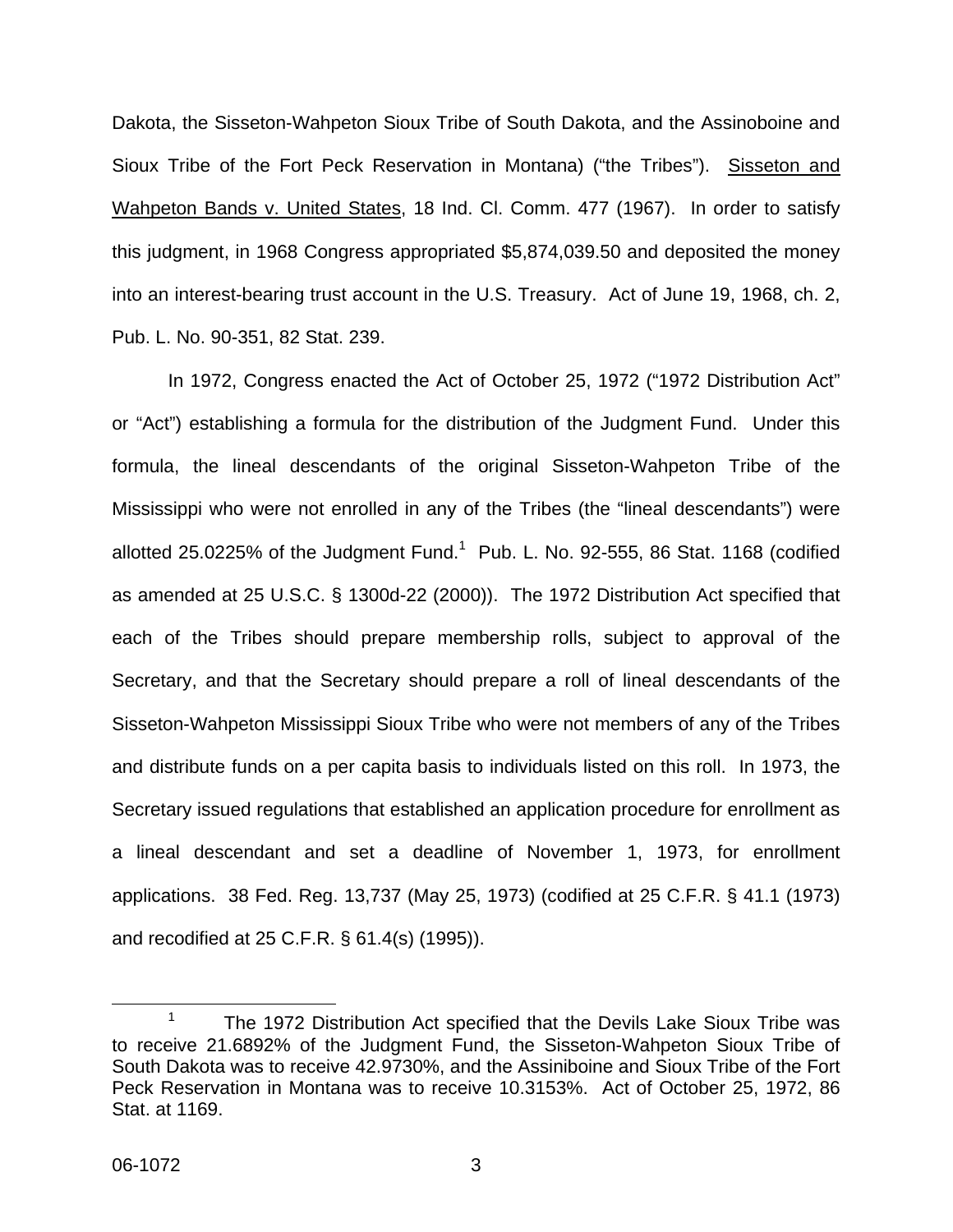By March of 1982, the Bureau of Indian Affairs ("BIA") had processed all lineal descendant applications and, based on initial eligibility determinations, had determined that there were approximately 1,900 eligible lineal descendants. At the same time, appeals were pending for 500 additional applicants. The Aberdeen Area Office of the BIA requested authority in both March and October of 1982 to make a partial distribution of \$1,700 to each eligible lineal descendant, but the Secretary denied these requests. In 1987, the BIA, after resolving the 500 appeals, completed the roll of 1,969 eligible lineal descendants and scheduled payment for May 7, 1987. By this time, each of the Tribes had received payment of its share of the Judgment Fund.

Payment to the lineal descendants of their share of the Judgment Fund was blocked by legal action, however. On May 8, 1987, the Tribes succeeded in obtaining a preliminary injunction from the United States District Court for the District of Montana, enjoining the distribution based on the Tribes' action to eliminate the lineal descendants' share of the Judgment Fund. Sisseton-Wahpeton Sioux Tribe v. United States, 686 F. Supp. 831, 832 (D. Mont. 1988), aff'd 895 F.2d 588 (9th Cir. 1990). The May 8, 1987 preliminary injunction was vacated in September 1994, but the United States District Court for the District of South Dakota again enjoined distribution to the lineal descendants in January of 1995 when fourteen individuals claimed they had never been notified of the opportunity to apply for enrollment as lineal descendents. See Loudner v. United States, 905 F. Supp. 747 (D.S.D. 1995), rev'd 108 F.3d 896 (8th Cir. 1997).

In 1998, Congress amended the 1972 Distribution Act through its enactment of the Mississippi Sioux Tribes Judgment Fund Distribution Act of 1998 ("1998 Amendments"). The 1998 Amendments applied to any portion of the Judgment Fund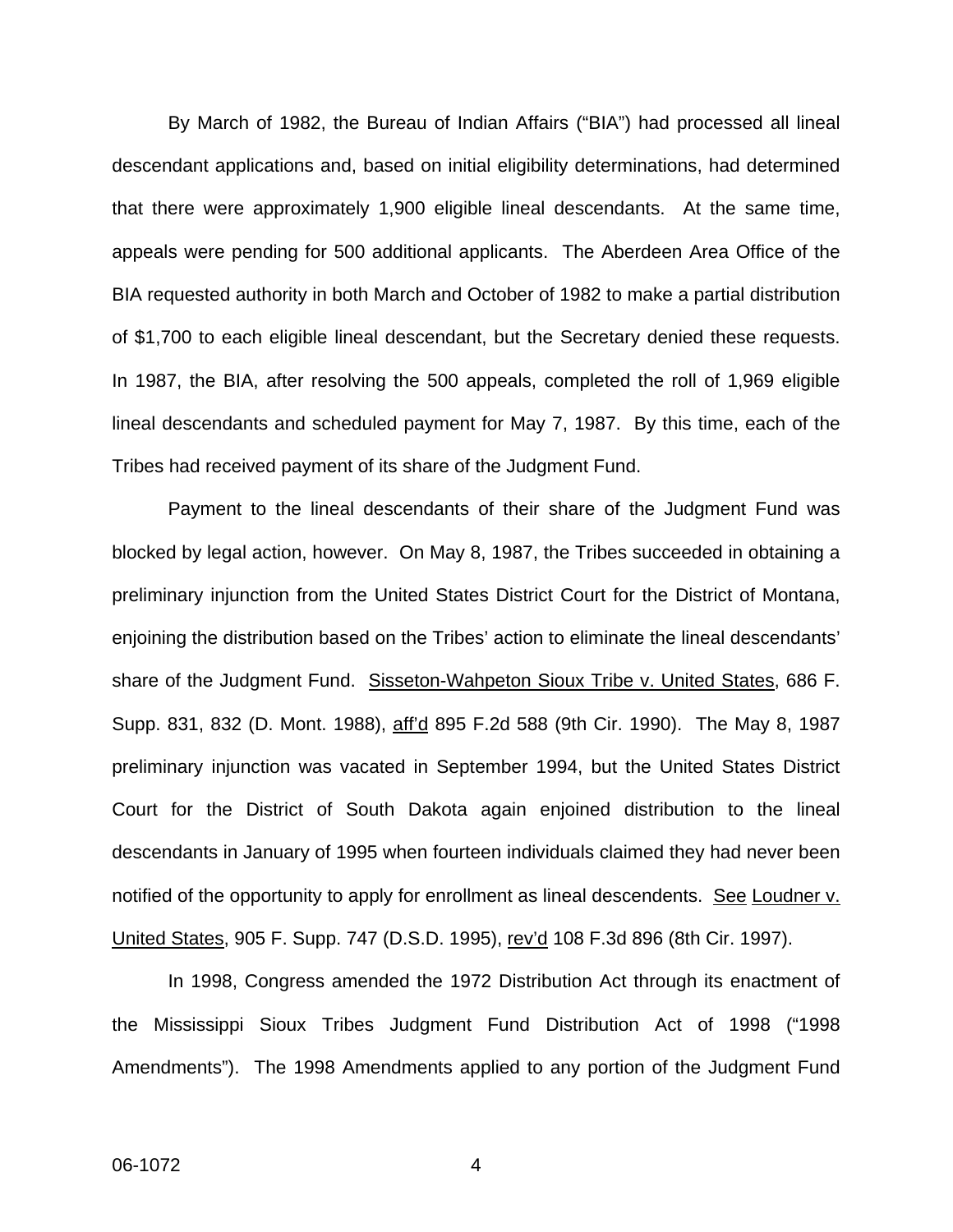not yet distributed. 35 U.S.C. § 1300d (2000). In the 1998 Amendments, Congress reallocated 28.3995% of the undistributed Judgment Fund for the benefit of the governing bodies of the Tribes, see 35 U.S.C. § 1300d-23, in an attempt "to ensure that the number of people enrolled as lineal descendants does not result in a per capita windfall of judgment funds being allocated to individuals, when those resources are needed to supply needed capital to assist reservation economies," S. Rep. No. 105-379, at 7 (1998). Congress's action had the effect, of course, of reducing the amount of undistributed funds in the Judgment Fund available for the lineal descendants. Subsequently, the Tribes were paid their additional allocation from the Judgment Fund, while each lineal descendant received his or her share of the funds remaining for the lineal descendants. Eventually, the LeBeau plaintiffs brought the instant action.

#### II.

The LeBeau plaintiffs' breach-of-trust claim in the present case is identical to the breach-of-trust claim of two lineal descendants in the related Casimir LeBeau lawsuit. See LeBeau v. United States, 215 F. Supp. 2d 1046 (D.S.D. 2002) ("Casimir LeBeau II"); LeBeau v. United States, 171 F. Supp. 2d 1009 (D.S.D. 2001) ("Casimir LeBeau I"). Because the district court accepted the parties' stipulation that the record in the Casimir LeBeau case can be incorporated into the record of the present case, it is instructive to discuss briefly the underlying Casimir LeBeau litigation.

#### A.

On May 25, 1999, two individuals enrolled as lineal descendants (collectively "Casimir LeBeau") filed suit challenging the constitutionality of the 1998 Amendments and seeking damages based upon a Fifth Amendment takings claim and for a breach of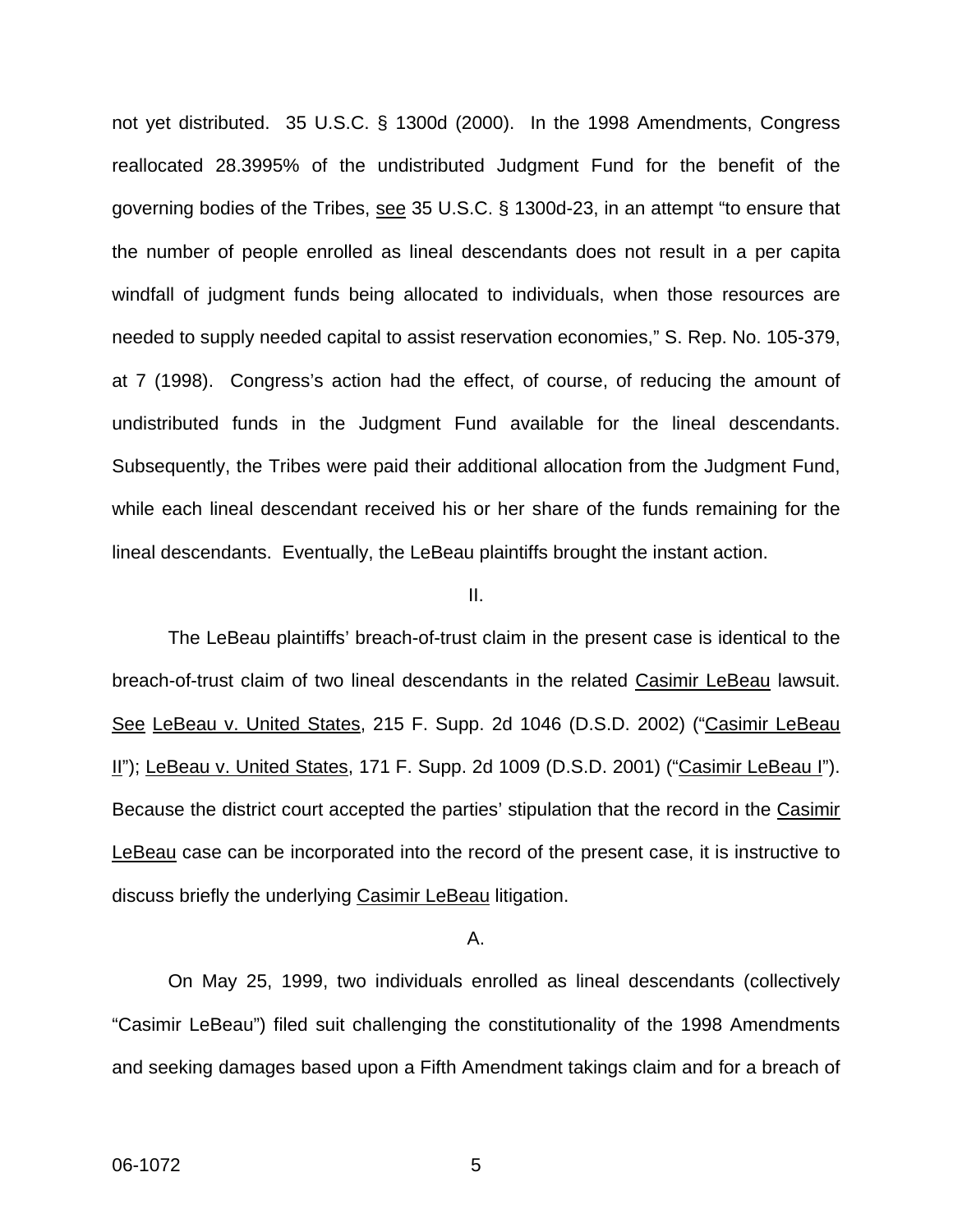trust based on the enactment of the 1998 Amendments and the Secretary's delay in distributing the lineal descendants' share of the Judgment Fund. Casimir LeBeau I, 171 F. Supp. 2d at 1013, 1015. The district court dismissed the takings claim on summary judgment, finding that "the lineal descendants did not obtain vested property rights in the Judgment Fund because Congress retained the power to alter the allocation plan until the funds were distributed." Id. at 1024. The district court also dismissed on summary judgment Casimir LeBeau's breach-of-trust claim based upon the enactment of the 1998 Amendments, finding that the plaintiffs failed to identify a source of substantive law that could be interpreted as mandating compensation for the breach-oftrust claim. Id. at 1027. The district court reserved for trial, however, Casimir LeBeau's breach-of-trust claim based upon the Secretary's delayed distribution of the lineal descendants' share of the Judgment Fund. Id. at 1031.

After trial, the district court held that the Secretary's unreasonable delay in distributing the lineal descendants' share of the Judgment Fund constituted a breach of trust and awarded Casimir LeBeau damages under the Little Tucker Act. Casimir LeBeau II, 215 F. Supp. 2d at 1062-63. As an initial matter, the district court determined that the six-year statute of limitations did not bar the breach-of-trust claim because the cause of action did not accrue until the plaintiffs first suffered a financial injury in 1998 with the enactment of the 1998 Amendments. Id. at 1058-59. With regard to the merits of the breach-of-trust claim, the district court determined that the Secretary's unreasonable delay with respect to (i) the preparation of the partial distribution of the lineal descendants' share of the Judgment Fund requested in 1982 and (ii) the preparation of the roll and distribution of the lineal descendants' share of the Judgment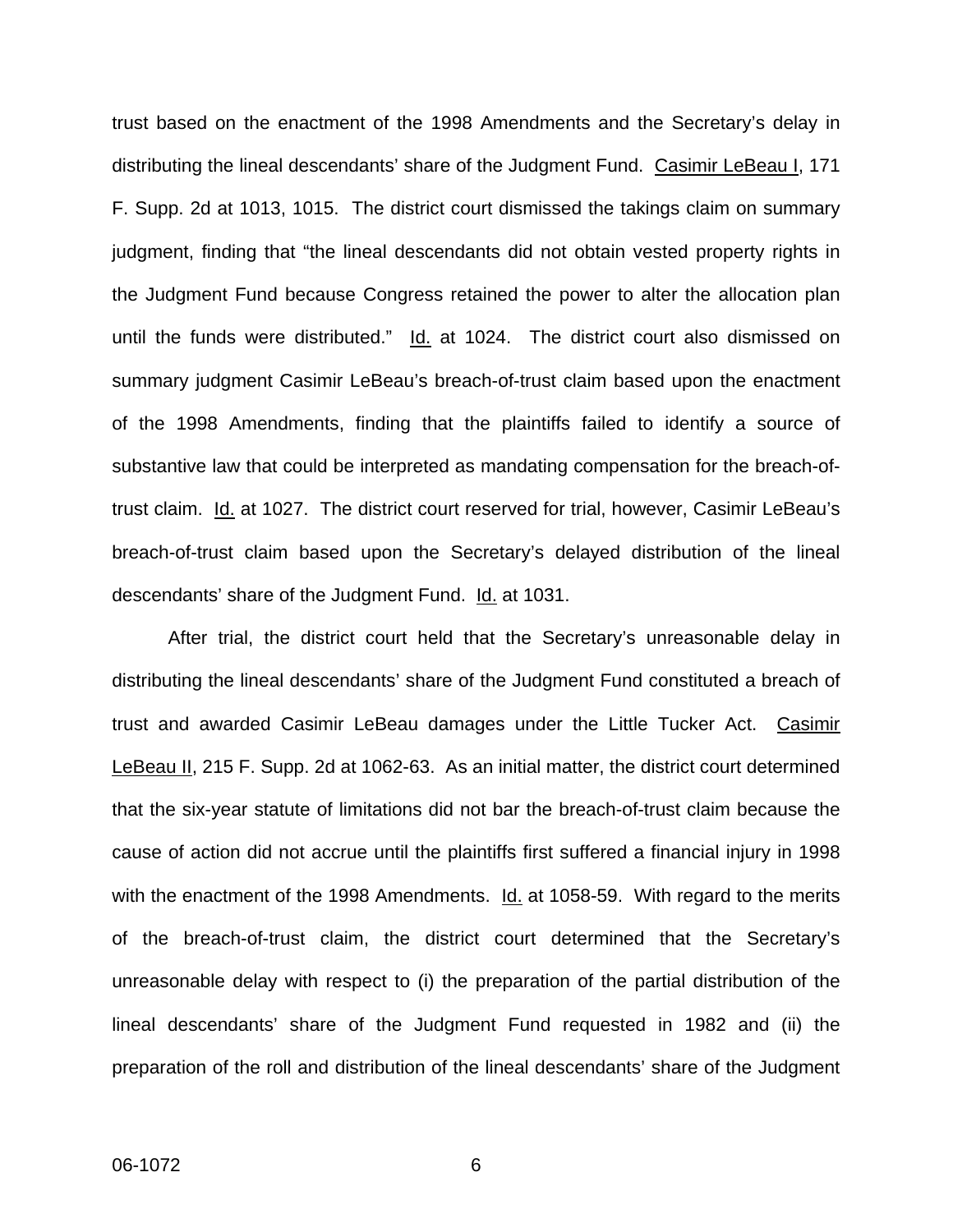Fund prior to the 1987 preliminary injunction constituted a breach of trust. Id. at 1062. The district court therefore awarded damages in the amount that the individual lineal descendant shares in 1982, at the time of the proposed partial distribution, were decreased pursuant to the 1998 Amendments. Id. at 1062-63. The government's appeal of the judgment of the district court in Casimir LeBeau II was dismissed on motion per agreement of the parties.

B.

On August 6, 2002, Barry LeBeau filed a breach-of-trust claim for money damages under the Little Tucker Act based upon the Secretary's delay in distributing the lineal descendants' share of the Judgment Fund.<sup>[2](#page-7-0)</sup> Barry LeBeau, 334 F. Supp. 2d at 1201. The district court certified the action as a class action, defining the class as

28 U.S.C. § 1346(a)(2).

 $\frac{1}{2}$  $2^2$  The Little Tucker Act provides in relevant part:

<span id="page-7-0"></span><sup>(</sup>a) The district courts shall have original jurisdiction, concurrent with the United States Court of Federal Claims, of:

<sup>. . . .</sup>  (2) Any other civil action or claim against the United States, not exceeding \$10,000 in amount, founded either upon the Constitution, or any Act of Congress, or any regulation of an executive department, or upon any express or implied contract with the United States, or for liquidated or unliquidated damages in cases not sounding in tort . . . .

The Little Tucker Act grants jurisdiction, concurrent with the United States Court of Federal Claims, to federal district courts for the same types of claims allowed by the Tucker Act that do not exceed \$10,000. The Little Tucker Act itself does not create a substantive right for money damages against the United States. See United States v. Mitchell, 463 U.S. 206, 216 (1983) ("Mitchell II"). Plaintiffs must identify a substantive right in some other source of law, such as "the Constitution, or any Act of Congress, or any regulation of an executive department," 28 U.S.C. § 1346(a)(2), that "can be fairly interpreted as mandating compensation by the Federal Government for the damage sustained," Mitchell II, 463 U.S. at 217. In this case, the district court had jurisdiction under the Little Tucker Act over each of the LeBeau plaintiffs' individual claims for money damages, which did not exceed \$10,000, as a result of the Secretary's alleged breach of the trust arising under the 1972 Distribution Act. Barry LeBeau, 334 F. Supp. 2d at 1201.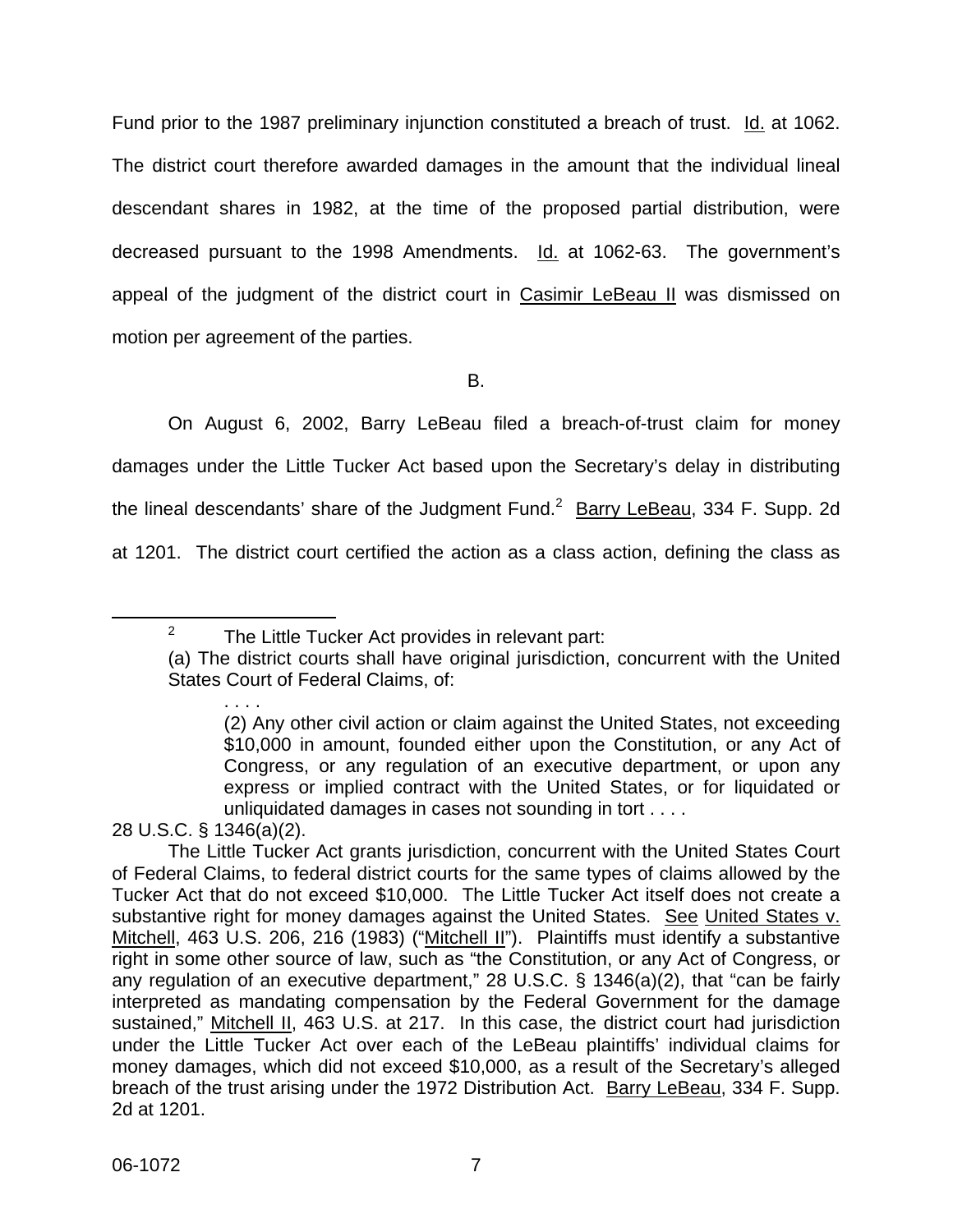"[a]ll Sisseton and Wahpeton Sioux Tribe lineal descendants who were determined to be eligible, by application filed on or before November 1, 1973, to share in the judgment fund . . . to be distributed pursuant to [the 1972 Distribution Act]." Id. at 1202. In due course, the parties cross-moved for summary judgment. Id. at 1201.

On August 18, 2004, the district court granted the LeBeau plaintiffs' motion for summary judgment and denied the government's cross-motion. Id. In granting the LeBeau plaintiffs' motion, the district court concluded that the 1972 Distribution Act "establishes fiduciary obligations of the Government in preparing the roll of lineal descendants and distributing the funds" and that it "can fairly be interpreted as mandating compensation by the Federal Government for damages sustained." Id. at 1204 (citation omitted). The district court relied on its reasoning in the Casimir LeBeau litigation, finding that the government had breached trust duties owed to the LeBeau plaintiffs by (i) unreasonably delaying the requested 1982 partial distribution and (ii) unreasonably delaying the preparation of the roll and the distribution of the lineal descendants' share of the Judgment Fund prior to the 1987 injunction. Id. Additionally, the district court stated that it found no persuasive reason to alter its earlier Casimir LeBeau decision that the breach-of-trust claims were not barred by the six-year statute of limitations. Id. As in Casimir LeBeau, the district court in the present case found that the appropriate measure of damages was based upon the partial distribution the LeBeau plaintiffs would have received if the requested partial distribution had been made. Id. at 1205. On May 6, 2005, the district court entered judgment in favor of the LeBeau plaintiffs, awarding each class member damages in the amount of \$919.51, for a combined total award against the United States of \$1,827,985.80.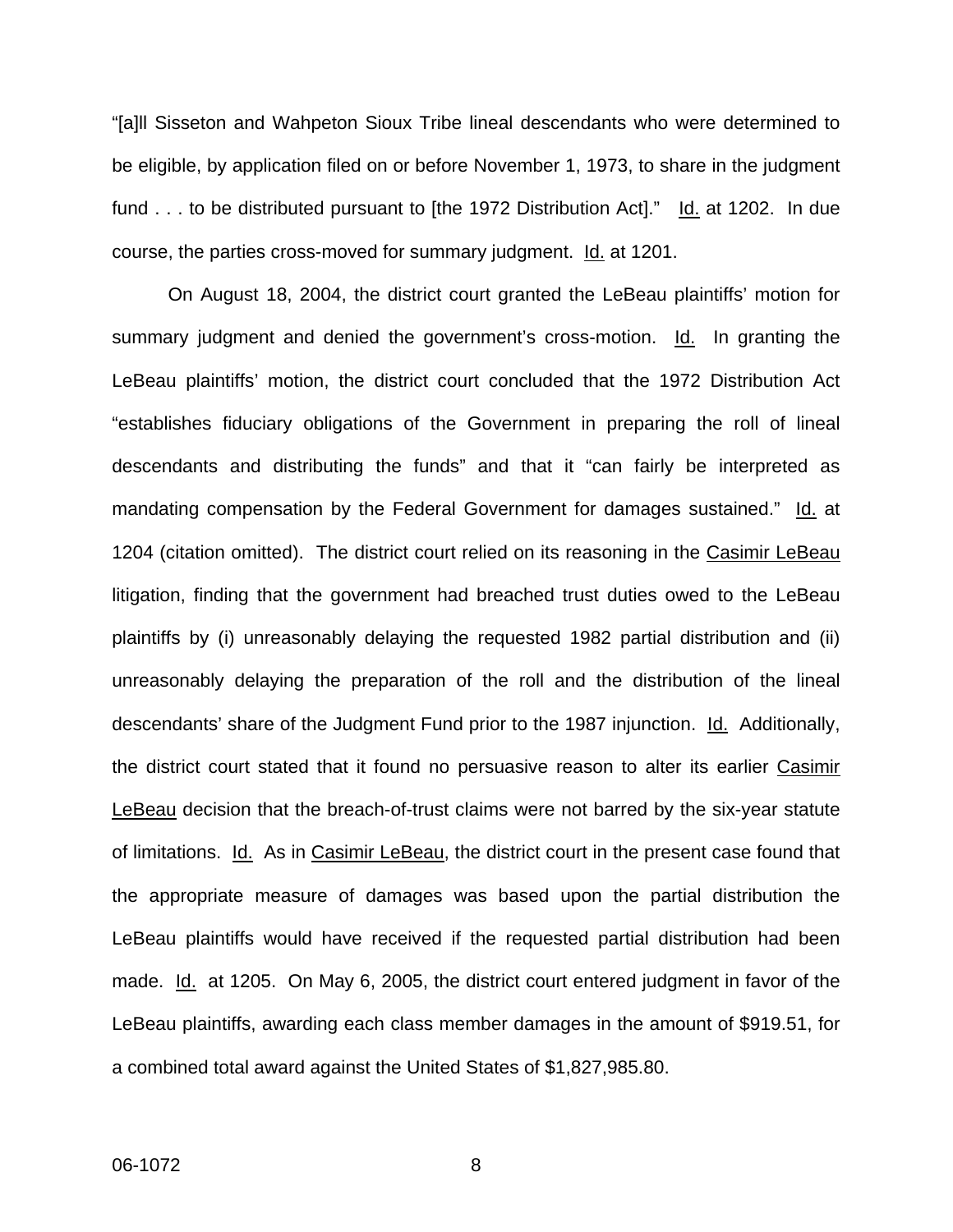After judgment was entered, the government filed a timely notice of appeal. We have jurisdiction pursuant to 28 U.S.C. § 1295(a)(2).

## **DISCUSSION**

I.

Our task is "to determine whether [the lower court's decision] is premised on errors of law or clearly erroneous factual findings."<sup>[3](#page-9-0)</sup> Hendler v. United States, 175 F.3d 1374, 1378 (Fed. Cir. 1999). This standard gives "considerable deference" to the lower courts factual findings, but conclusions of law are "subject to full and independent review." Id. (citing Gardner v. TEC Sys. Inc., 725 F.2d 1338, 1344 (Fed. Cir. 1984)). In any event, in this case the pertinent facts are not in dispute.

"Jurisdiction over any suit against the Government requires a clear statement from the United States waiving sovereign immunity, together with a claim falling within the terms of the waiver. The terms of consent to be sued may not be inferred, but must be 'unequivocally expressed.'" United States v. White Mountain Apache Tribe, 537 U.S. 465, 472 (2002) (quoting United States v. Mitchell, 445 U.S. 535, 538 (1980) ("Mitchell I")). A statute creates a right capable of grounding a claim for damages within the waiver of sovereign immunity if the statute "can be fairly interpreted as mandating compensation by the Federal Government for the damage sustained." Id. (quoting United States v. Mitchell, 463 U.S. 206, 217 (1983) ("Mitchell II")).

Consequently, in order to properly raise a breach-of-trust claim for damages against the United States, a plaintiff must "identify a substantive source of law that

<span id="page-9-0"></span> $3$  Although our review of a grant of summary judgment is usually "de novo," the standard of review differs in this case because the district court in the present case adopted and relied on findings of fact from the earlier Casimir LeBeau litigation.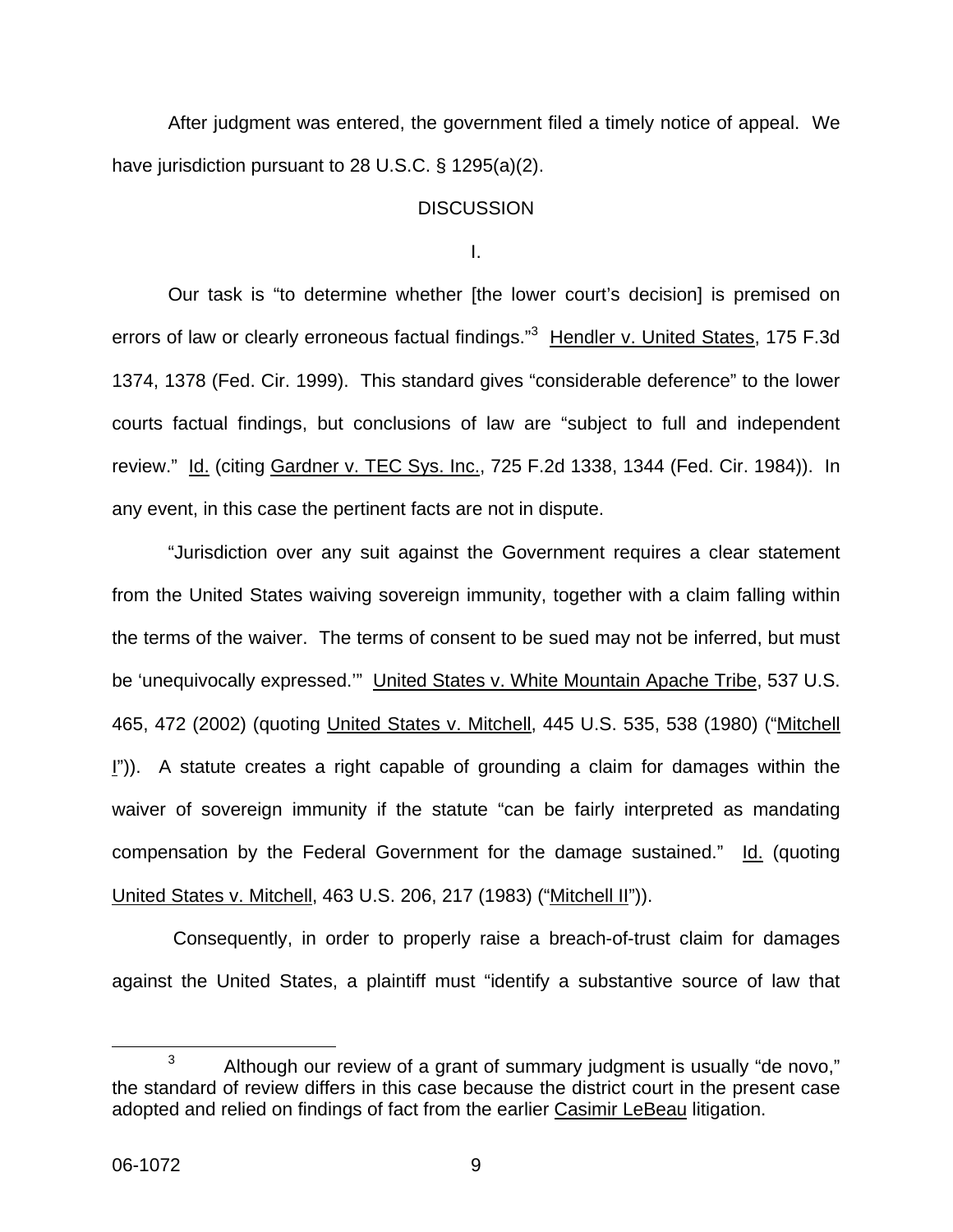establishes specific fiduciary or other duties, and allege that the Government failed faithfully to perform those duties." United States v. Navajo Nation, 537 U.S. 488, 506 (2002). Once a plaintiff identifies a source of law and alleges the government's failure, the court must determine "whether the relevant source of law 'can be fairly interpreted as mandating compensation for damages sustained as a result of a breach of the duties [the governing law] impose[s]."" **Id.** (quoting Mitchell II, 463 U.S. at 219).

#### III.

### A.

The district court in Casimir LeBeau I determined that the 1972 Distribution Act imposed "fiduciary obligations on the Secretary because the United States retains control over tribal monies while the Secretary is preparing the roll." 171 F. Supp. 2d at 1028. For their part, the parties do not dispute that the 1972 Distribution Act imposed trust responsibilities and can be fairly interpreted under White Mountain and Mitchell II as mandating compensation for damages sustained as a result of a breach of those duties. Instead, the parties contest which version of the Distribution Act—the 1972 version as enacted or the 1998 version as amended—governs the substantive rights of the lineal descendants.

The LeBeau plaintiffs argue that the 1972 Distribution Act created a trust responsibility requiring the Secretary to prepare the roll of lineal descendants and to distribute to the lineal descendants their share of the Judgment Fund in a timely manner. The plaintiffs contend that the government breached this trust responsibility by unreasonably delaying the partial distribution in 1982 and the full distribution in 1987 and that the government's breach had the effect of leaving a corpus of money in the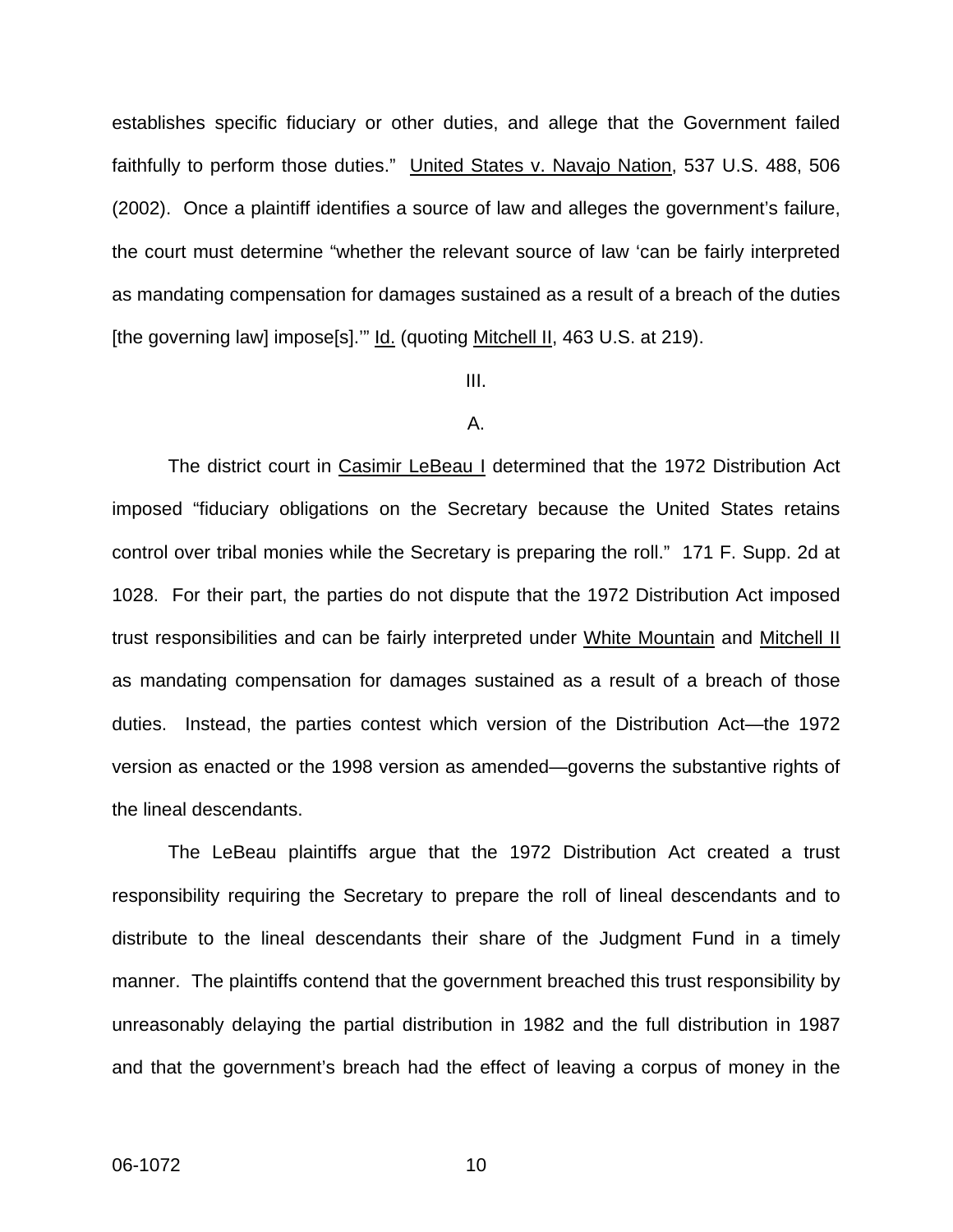Judgment Fund, which Congress was able to reallocate through the 1998 Amendments. According to the LeBeau plaintiffs, if the Secretary had timely distributed the Judgment Fund, this corpus of money would not have remained in existence in 1998, the result being that there would have been no way for Congress to reduce the share of the fund allocated to the lineal descendants by the original terms of the 1972 Distribution Act. The LeBeau plaintiffs do not challenge the proposition that Congress had the authority to reallocate the Judgment Fund. Instead, they maintain that Congress's amendment of the 1972 Distribution Act cannot cancel the government's liability for the delayed distribution of the Judgment Fund.

The government, both in briefing and at oral argument, has conceded that the 1972 Distribution Act created a trust responsibility that was breached by the Secretary's unreasonable delay in distributing the Judgment Fund. The government, however, argues that the 1972 Distribution Act, as amended by the 1998 Amendments, should govern the substantive rights of the lineal descendants. The government therefore reasons that no breach occurred because the Secretary, under the 1998 Amendments, had no duty to distribute the disputed 28.3995% $^4$  $^4$  of the Judgment Fund to the lineal descendants. Additionally, the government contends that no causal link existed between the Secretary's decisions regarding the distribution of the Judgment Fund and Congress's action to amend the 1972 Distribution Act.

<span id="page-11-0"></span> $\begin{array}{c|c}\n\hline\n\end{array}$ <sup>4</sup> As noted above, this is the percentage of the money remaining in the Judgment Fund in 1998, which Congress directed in the 1998 Amendments be allocated to the Tribes.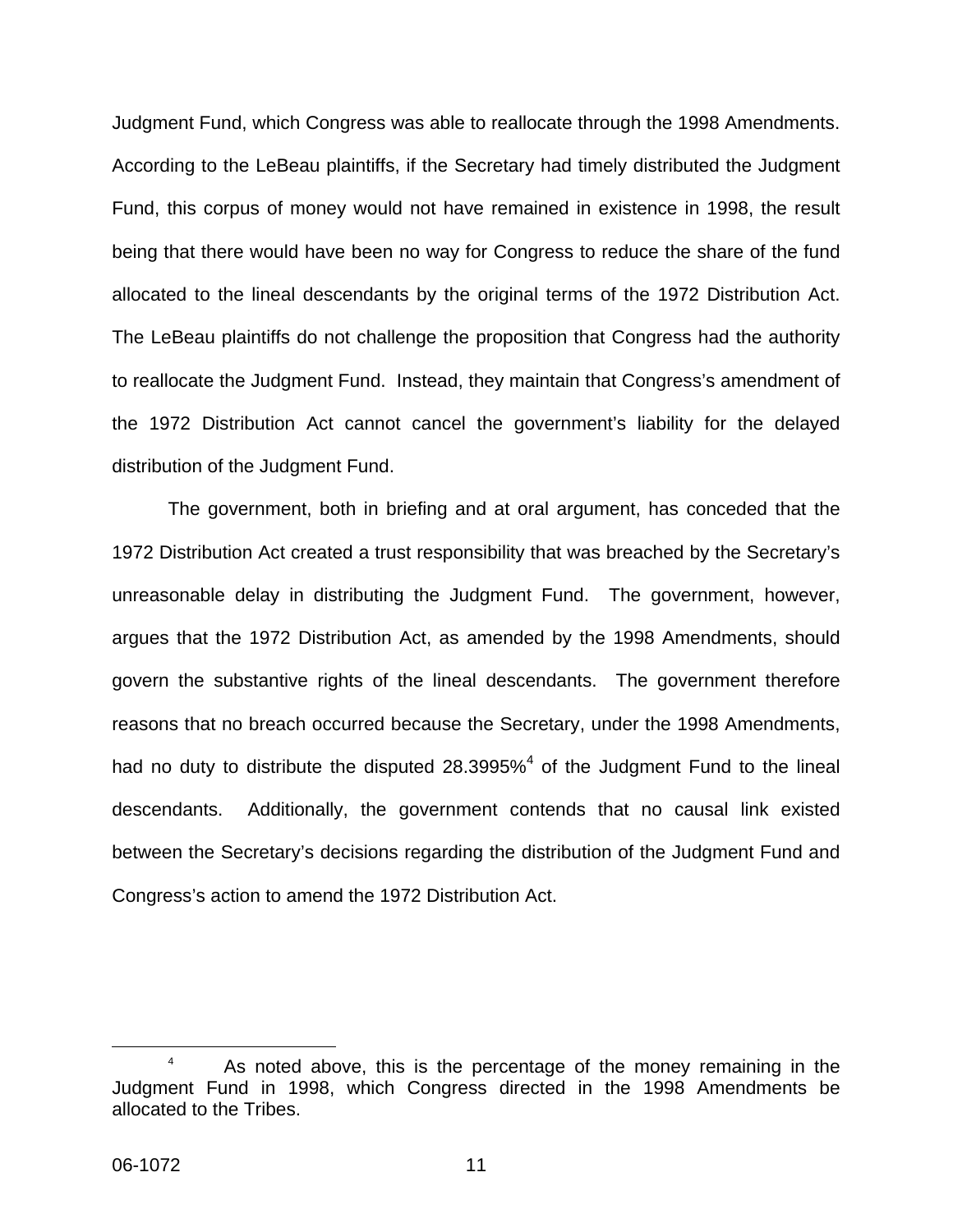We agree with the LeBeau plaintiffs that the 1972 Distribution Act created a trust responsibility between the United States and the lineal descendants and that the 1972 Distribution Act governed the government's obligations until Congress amended the Act in 1998.<sup>[5](#page-12-0)</sup> We also agree that, as conceded by the government, the Secretary breached this trust responsibility by unreasonably delaying in the partial distribution in 1982 and in the full distribution in 1987 to the lineal descendants of their share of the Judgment Fund. We hold, however, that the LeBeau plaintiffs are not entitled to a recovery of damages for this breach because Congress, acting within its proper authority before any

<span id="page-12-0"></span><sup>&</sup>lt;sup>5</sup> The terms of the 1972 Distribution Act created a trust responsibility because the United States retained control over tribal monies while the Tribes were preparing their rolls subject to the Secretary's approval, and while the Secretary was preparing the roll of lineal descendants. See Mitchell II, 463 U.S. at 225 ("'[Where] the Federal Government takes on or has control or supervision over tribal monies or properties, the fiduciary relationship normally exists with respect to such monies or properties (unless Congress has provided otherwise) even though nothing is said expressly in the authorizing or underlying statute (or other fundamental document) about a trust fund, or a trust, or fiduciary connection.'") (quoting Navajo Tribe of Indians v. United States, 224 Ct. Cl. 171, 183 (1980)). Section 202 of the Act provided in relevant part:

<sup>(</sup>b) The shares of [the Tribes], as apportioned in accordance with subsection (a), shall be placed on deposit in the United States Treasury to the credit of the respective groups. Seventy per centum of such funds shall be distributed per capita to their tribal members: *Provided*, That none of the funds may be paid per capita to any person whose name does not appear on the rolls prepared pursuant to section 201(a) of this Act. The remainder of such funds may be advanced, deposited, expended, invested or reinvested for any purpose designated by the respective tribal governing bodies and approved by the Secretary of the Interior . . . .

<sup>(</sup>c) The funds allocated to all other Sisseton and Wahpeton Sioux, as provided in subsection (a), shall be distributed per capita to the persons enrolled on the roll prepared by the Secretary pursuant to section 201(b) of this Act.

<sup>86</sup> Stat. at 1169 (alteration in original).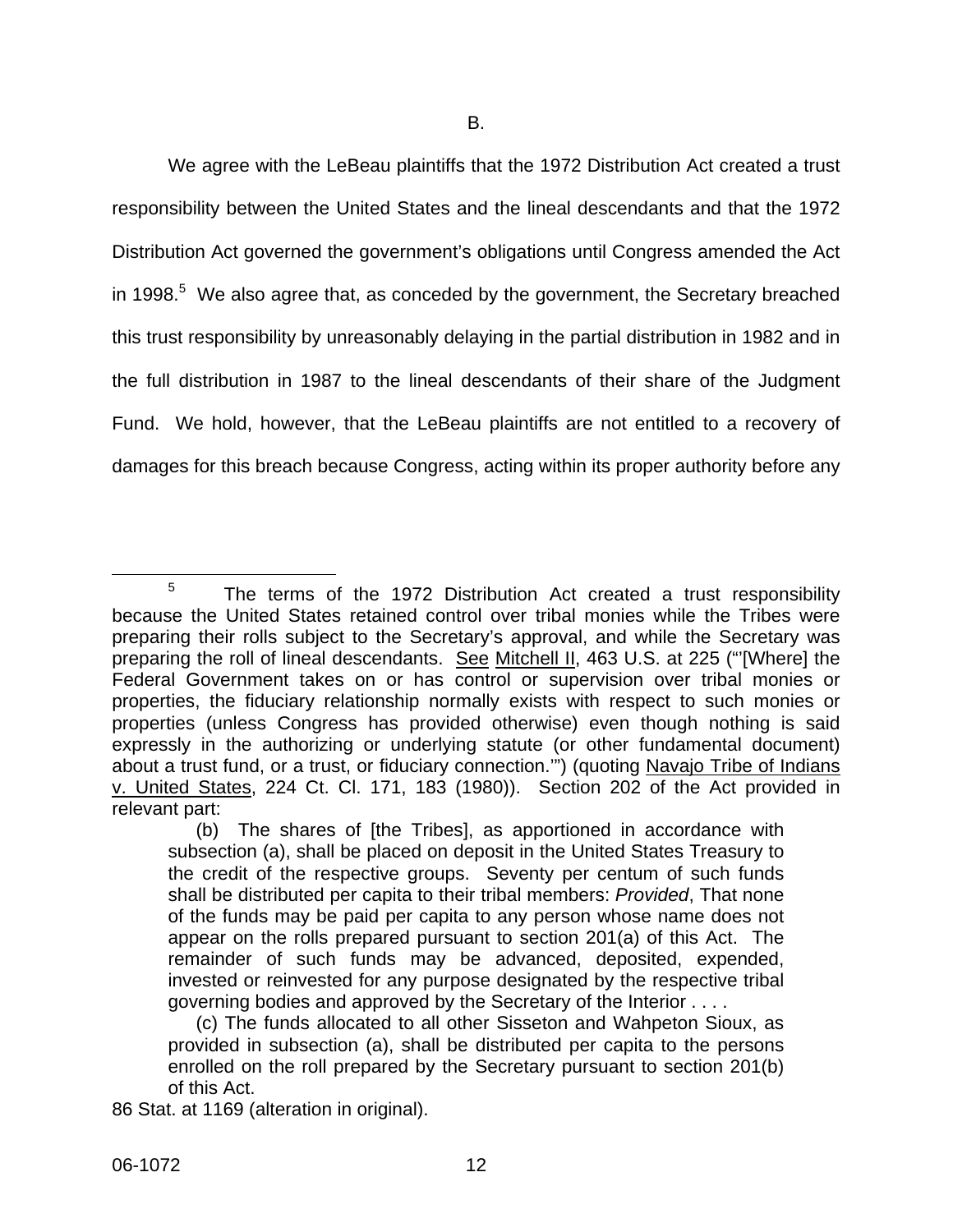distribution to the lineal descendants occurred, reallocated the lineal descendants' share of the Judgment Fund.

C.

Critical to our resolution of this case is a determination of what rights the 1972 Distribution Act created for the lineal descendants. Under the 1972 Distribution Act, each lineal descendant had the right to a timely distribution of his or her per capita share of the lineal descendants' portion of the Judgment Fund. Until the distribution to the lineal descendants occurred, however, Congress had the authority to alter the lineal descendants' portion of the Judgment Fund, thereby reducing the sum of money that each lineal descendant would receive. See, e.g., Del. Tribal Bus. Comm. v. Weeks, 430 U.S. 73, 90 (1977) ("The distribution . . . has not yet occurred, and Congress has the power to revise its original allocation); N. Cheyenne Tribe v. Hollowbreast, 425 U.S. 649, 653-56 (1976) ("The Court has consistently recognized the wideranging congressional power to alter allotment plans until those plans are executed."); United States v. Jim, 409 U.S. 80, 82-83 (1972) ("[I]t was well within the power of Congress to alter that distributional scheme."); Gritts v. Fisher, 224 U.S. 640, 648 (1912) ("[The allotment and distribution of tribal lands and funds were] but an exertion of the administrative control of the government over the tribal property of tribal Indians, and was subject to change by Congress at any time before it was carried into effect and while the tribal relations continued.").

In the circumstances of this case, where Congress did act to reallocate the lineal descendants' share of the Judgment Fund, the lineal descendants' recovery of damages for a breach-of-trust claim based on the Secretary's delayed distribution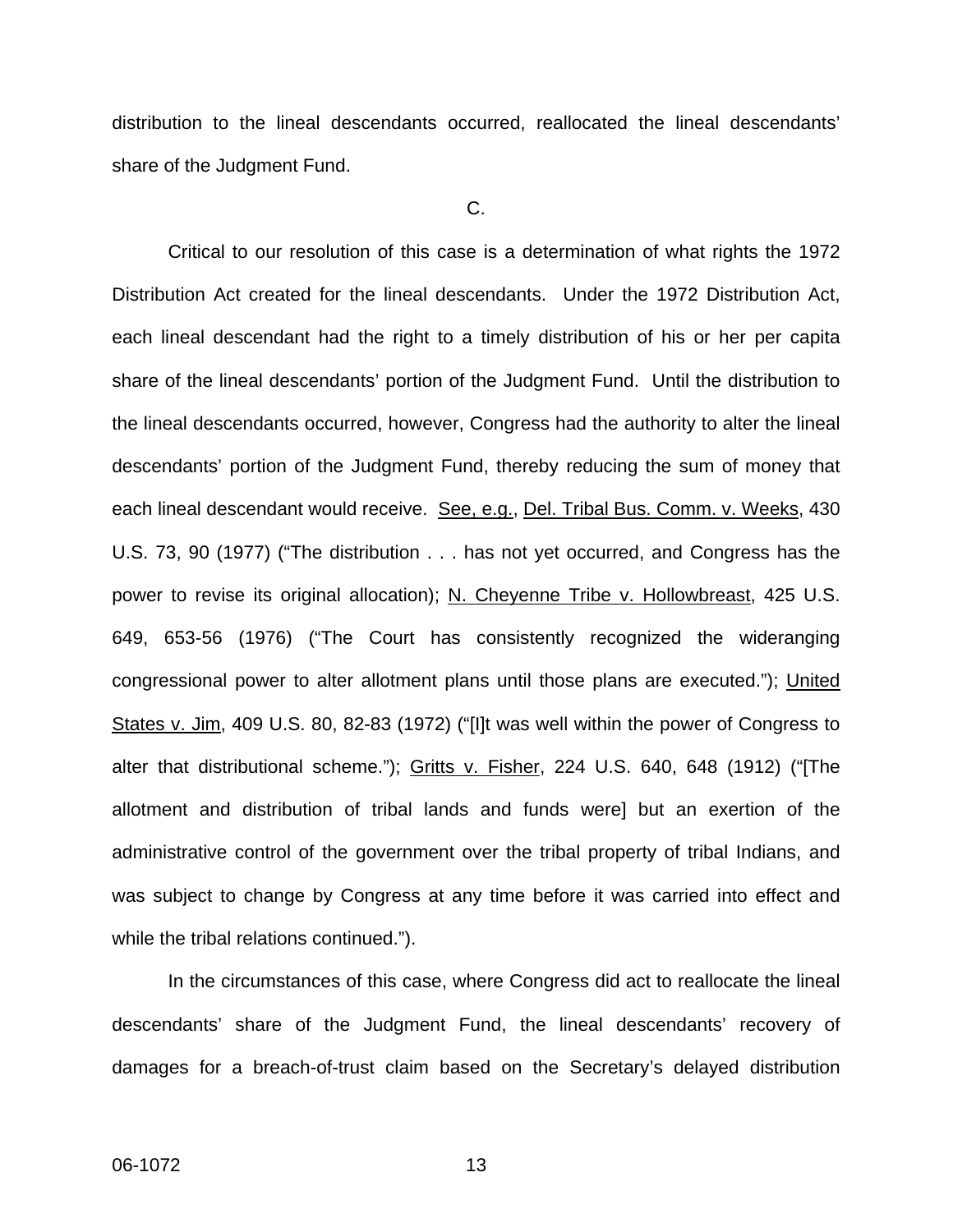depends upon the lineal descendants having vested rights in the Judgment Fund. If the lineal descendants' rights in the Judgment Fund had vested (that is, the lineal descendants had already received their distribution), Congress could not have deprived them of their share of the Judgment Fund without damages consequences under either a breach-of-trust claim or a takings claim. See Gritts, 224 U.S. at 647-48 (approving a Congressional enlargement of the pool of beneficiaries who were to benefit from a distribution of tribal property despite an earlier statute that had established a more limited pool); id. at 648 ("But that [allotment and distribution act] did not confer upon [the beneficiaries] any vested right such as would disable Congress from thereafter making provision for admitting newly-born members of the tribe to the allotment and distribution."). In this case, although each lineal descendant did have a right to a timely distribution of his or her per capita share of the Judgment Fund, the lineal descendants did not have vested rights in the Judgment Fund. See United States v. Rowell, 243 U.S. 464, 468-71 (1917) ("[S]tatutes of this type are not to be regarded as proposals by the government to enter into executory contracts, but as laws which are amendable and repealable at the will of Congress, save that rights created by carrying them into effect cannot be devested or impaired."); Gritts, 224 U.S. at 648. The lineal descendants' right to their per capita share of the Judgment Fund was always subject to modification by Congress until distribution of their share occurred, which would vest the lineal descendants' rights in the Judgment Fund. Since no action occurred that had the effect of vesting the lineal descendants' share of the Judgment Fund as set forth in the 1972 Distribution Act, the lineal descendants are not entitled to recover damages for a reduction in their share of the Judgment Fund.